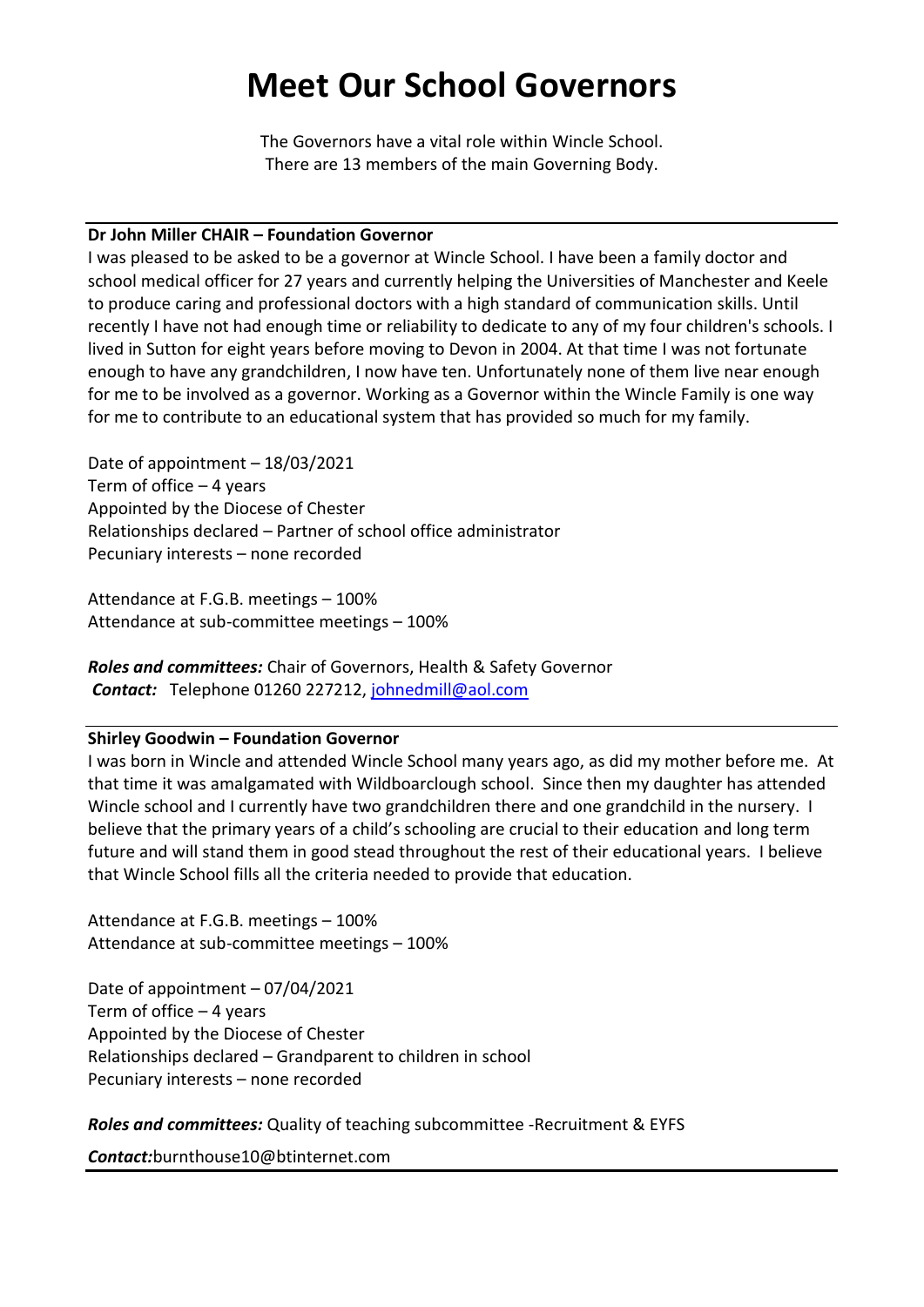# **Rev. John Harries - Foundation governor (ex officio)**

I am Rev John Harries, 'Vicar John' to the children, and was licensed to the parish in May 2015. Born and raised in London, coming to the countryside has been a revelation to me, and one I have enjoyed immensely. Wincle is a fabulous place to live and Wincle school, nestled as it is, in the peaks is the perfect place to learn about our wonderful God, who made such a beautiful world.

I am delighted to say that there are close links between the church and school with regular shared celebratory and seasonal services taking place to mark high points in the Christian year, such as Christmas, Easter, Harvest and Remembrance Day as well as special school services at the beginning and end of the academic year, namely our Welcome service and Leaver's service, which are especially emotional times, as you can imagine. I regularly pop into school to lead worship and enjoy getting to know the children.

Attendance at F.G.B. meetings – 33% Attendance at sub-committee meetings – 33%

Date of appointment – 10/09/2015 Term of office – N/A Appointed by the Diocese of Chester Relationships declared – Foundation Governor at Bosley St Mary's C.E. Primary School Pecuniary interests – none recorded

# *Roles and committees:* Quality of teaching subcommittee – RE Governor

*Contact:* [vicar@peakparishes.org.uk](mailto:vicar@peakparishes.org.uk) 01260 227234

#### **Katy Powell –Foundation Governor**

Joining the Governing team is a great privilege and I am enjoying getting stuck in to and helping across the many processes, developments and challenges that the school faces now and going forward. As an ex-pupil myself – many years ago – and a local business owner on the family farm, I have enjoyed seeing the school change over the years. Now my children have joined the ranks and are enjoying the benefits of a rural school that means such a lot to so many.

Attendance at F.G.B. meetings – 100% Attendance at sub-committee meetings – 100%

Date of appointment – 09/04/2019 Term of office – 4 years Appointed by the Diocese of Chester Relationships declared – Parent of two children in school. Pecuniary interests – none recorded

*Roles and committees:* Chair of Welfare sub-committee, Safeguarding Governor & Training Governor

\_\_\_\_\_\_\_\_\_\_\_\_\_\_\_\_\_\_\_\_\_\_\_\_\_\_\_\_\_\_\_\_\_\_\_\_\_\_\_\_\_\_\_\_\_\_\_\_\_\_\_\_\_\_\_\_\_\_\_\_\_\_\_\_\_\_\_\_\_\_\_\_\_\_\_\_\_\_\_\_

*Contact:* [katy@blazefarm.com](mailto:katy@blazefarm.com)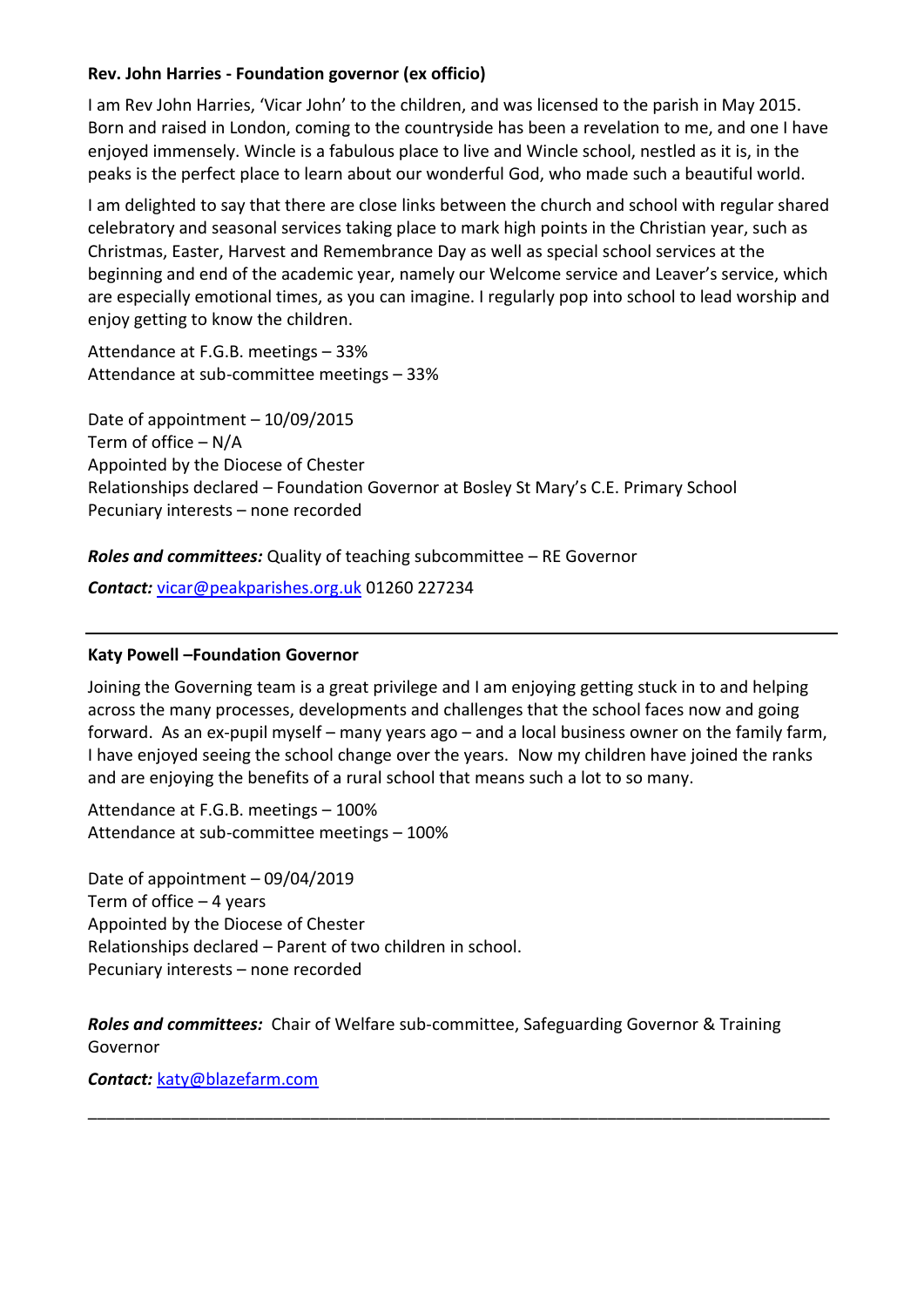#### **Giles Meadows – Foundation Governor**

Since moving to Wincle in 2002 I have run the village pub (The Ship), and subsequently Wincle Brewery. As such I understand how important institutions are to a community such as Wincle. I am passionate that Wincle School continues to be at the centre of our community, providing the highest possible standards of education.

Attendance at F.G.B. meetings – 100% Attendance at sub-committee meetings – 66%

Date of appointment – 29/01/2018 Term of office  $-4$  years Appointed by the Diocese of Chester Relationships declared – none declared Pecuniary interests – none recorded

*Roles and committees:* Chair of Leadership and management subcommittee – Science & Fabric governor

*Contact:* gileshmeadows@gmail.com

#### **Russell Palmer – Local Education Authority Governor**

I am now in my 3rd term of governance at Wincle school and proud to be part of an ever changing and constantly challenging team of governors. I was appointed as the Local Authority governor in 2010 and have thoroughly enjoyed this demanding and responsible role ever since.

My 2 children have benefitted from an education at Wincle - both a nurturing and challenging experience has given them the best possible start to their school careers.

Professionally I work in a very stimulating business which constantly asks questions of itself to improve and grow. Much of this work involves the analysis and examination of data, developing business relationships and forecasting using the application of strategic data. I try and practically use this experience to make the best contribution possible to the school as a governor.

I am the chair of the Teaching and Learning Committee and enjoy both challenging and supporting which the role requires.

I feel passionately about helping the children through their Wincle school journey and ensuring they leave with high expectations, confidence and self-esteem which will enable them to grow as individuals and reach their full potential.

Attendance at F.G.B. meetings – 100% Attendance at sub-committee meetings – 100%

Date of appointment – 22/10/2018 Term of office – 4 years Appointed by Local Authority Relationships declared – none declared Pecuniary interests – none recorded

*Roles and committees:* Chair of Quality of teaching sub-committee - Headteacher's performance management, Literacy Governor

#### *Contact:* [russell725@btinternet.com](mailto:russell725@btinternet.com)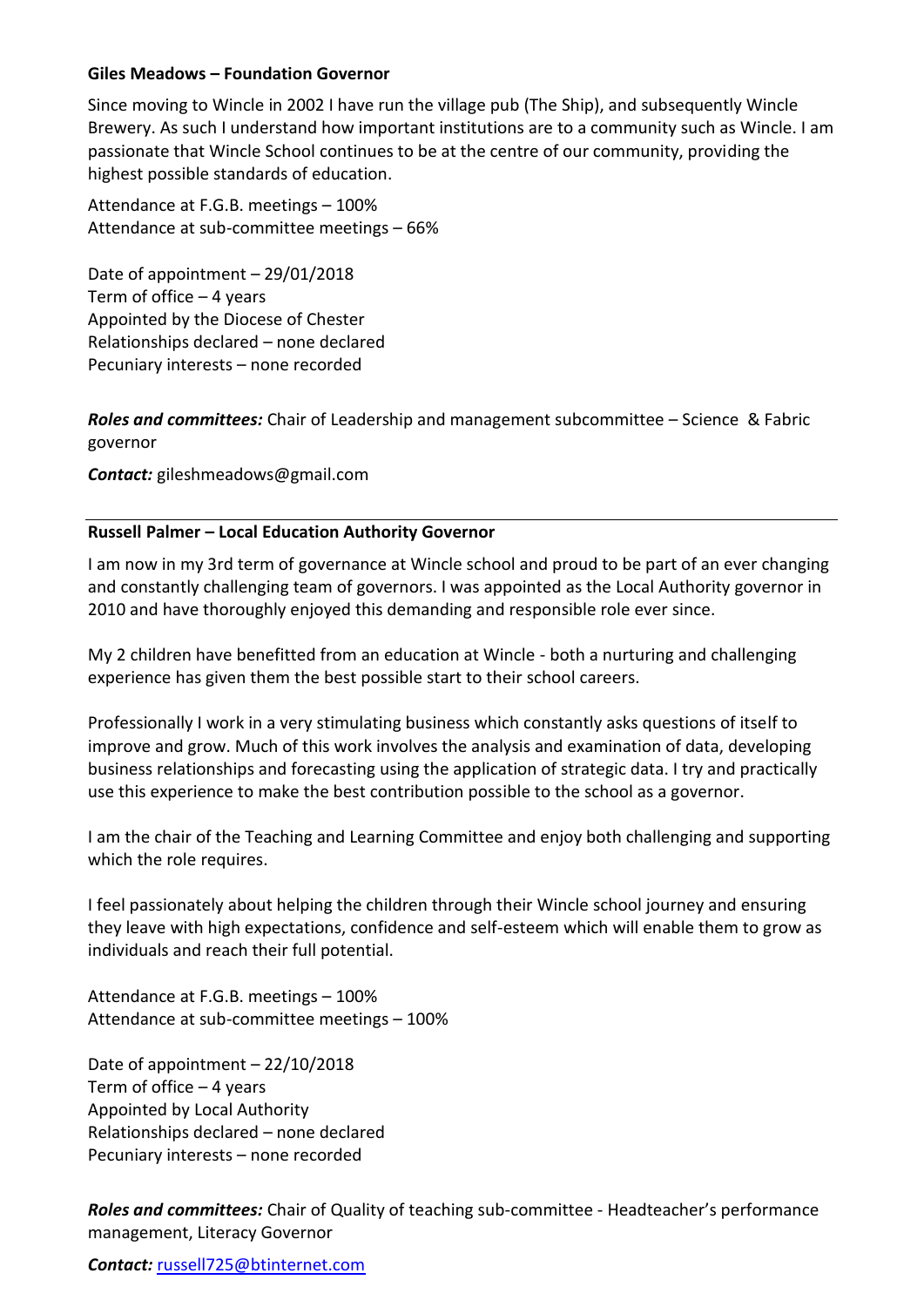#### **Carry Sharpley – Foundation Governor – Wildboarclough**

I was born at Lower Nabs Farm in Wildboarclough, and attended Wincle School. I went to Reaseheath College & worked on various large dairy farms in Cheshire. In 1998 I took over the tenancy at Lower Nabs, a hill beef & sheep farm, where I live with my partner Andrew and our two sons, Arthur & George who attend Wincle School.

\_\_\_\_\_\_\_\_\_\_\_\_\_\_\_\_\_\_\_\_\_\_\_\_\_\_\_\_\_\_\_\_\_\_\_\_\_\_\_\_\_\_\_\_\_\_\_\_\_\_\_\_\_\_\_\_\_\_\_\_\_\_\_\_\_\_\_\_\_\_\_\_\_\_\_\_\_\_\_\_

Attendance at F.G.B. meetings – 66% Attendance at sub-committee meetings – 100%

Date of appointment – 15/10/2017 Term of office – 4 years Appointed by the Diocese of Chester Relationships declared – Parent of child in school Pecuniary interests – Trustee of Wildboarclough charity rooms

*Roles and committees:* Welfare Subcommittee – Disadvantaged pupils governor

*Contact:* caz@farmfreshfoods.com

#### **Amy Henshaw – Parent Governor**

I am delighted to be the newly appointed parent Governor. I am a mum of two girls. My eldest already attends Wincle primary and is thriving in the nurturing and engaging environment of the school. My youngest daughter is also due to start Twincle in the spring term. I am a strong supporter of the school's vision core values and aims, which makes the school so unique. Through my new role I hope to help the school continue to provide excellence in Education and help to build relationships between the parents and the School. Attendance at F.G.B. meetings – 100% Attendance at sub-committee meetings – 100%

Date of appointment – 27/01/2019 Term of office – 4 years Appointed by parent election Relationships declared – Parent of child in school Pecuniary interests – Trustee & Secretary of PTA at Wincle Primary School. Trustee & Treasurer of Twincle pre-school Henshaws – family business who provide waste removal to school

#### *Roles and committees:* Welfare sub-committee

*Contact:* amy.rose.1104@gmail.com

#### **Sarah Smith – Head teacher (ex officio)**

Teaching has always been a passion of mine as from an early age I liked to 'teach' my three younger sisters!

Children have so much to offer and I enjoy helping them learn and develop. Working in a school like Wincle is a dream come true for me; all stakeholders are working towards the same aim; to produce happy children who shine like stars!

Having children of my own has enhanced my understanding of how important a school is to a child, and as a governor I hope to support Wincle in being the best it can possibly be!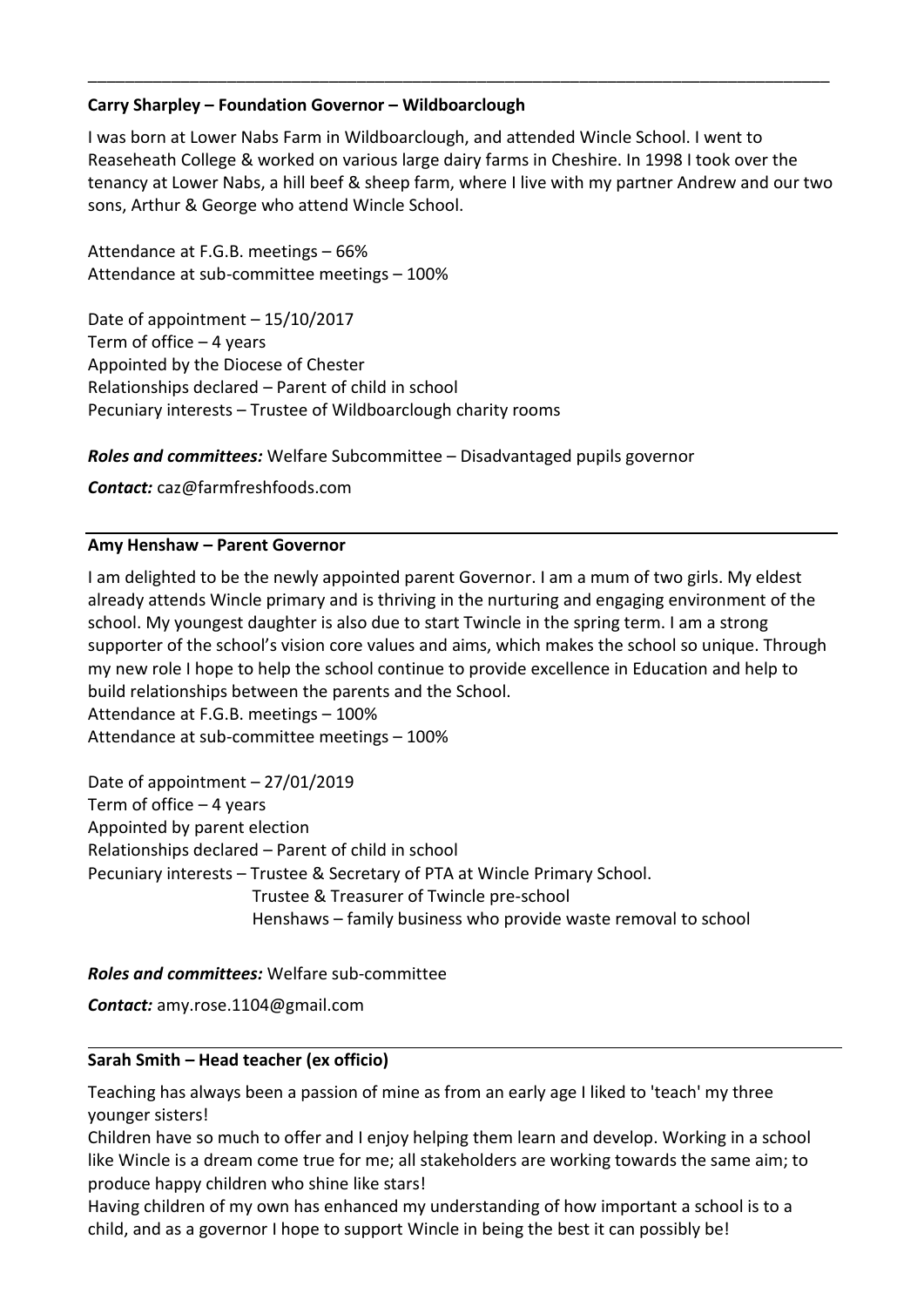Date of appointment – 01/09/2017 Term of office – N/A Appointed by staff Relationships declared – Parent of child in school. Pecuniary interests – none recorded

Attendance at F.G.B. meetings – 100% Attendance at sub-committee meetings – 100%

*Contact:* head@wincle.cheshire.sch.uk

# **Nicola Metcalfe – Staff Governor**

I discovered Wincle School in 2015, soon after moving to the area. My daughter benefitted from a Wincle education from Y4 to Y6 and I became an employee in 2020. I have an education background and taught in Tanzania, China and Manchester before moving into Further Education management. Whilst my daughter was young, I left and set up my own business in 2010. I am interested in holistic health and well-being and passionate about us all finding our place in the world, finding what we are good at and finding balance and happiness in our lives, whilst being kind and respectful to all living things and the planet. I served as a parent governor and chair at my daughter's old primary school, going on to volunteer and then work in the Primary sector as a teacher and a teaching assistant. I hope that my experience and approach can support and challenge Wincle school effectively. I feel very fortunate to have discovered Wincle school, this area and the special community we have and I am grateful to be part of it and hope I can serve it well.

Date of appointment – 08/09/2021 Term of office  $-4$  years Appointed by staff Relationships declared – none declared Pecuniary interests – none declared

Attendance at F.G.B. meetings – 100% Attendance at sub-committee meetings – 100%

*Roles and committees:* Welfare sub-committee

*Contact:* nmetcalfe@wincle.cheshire.sch.uk

# **Ben Cookson – Associate Governor**

Originally, from Preston, I married a lovely young lady from Macclesfield and in 2012 - shortly after having our first child, we relocated to Macclesfield so that my wife could be closer to her family. I now have two young children and they both attend Wincle school and my wife Verity is also a teaching assistant there.

I am a qualified accountant and I have just taken up a new role at Stoke City Council working with the Children and Families directorate. Previously, I worked for two years in local government in Manchester and before that I spent nearly four years working for the Schools Finance Team at Cheshire East Council.

I have extensive knowledge of local government finances, especially schools, and it's this experience and particular skill set that I want to contribute to the governing body at Wincle school.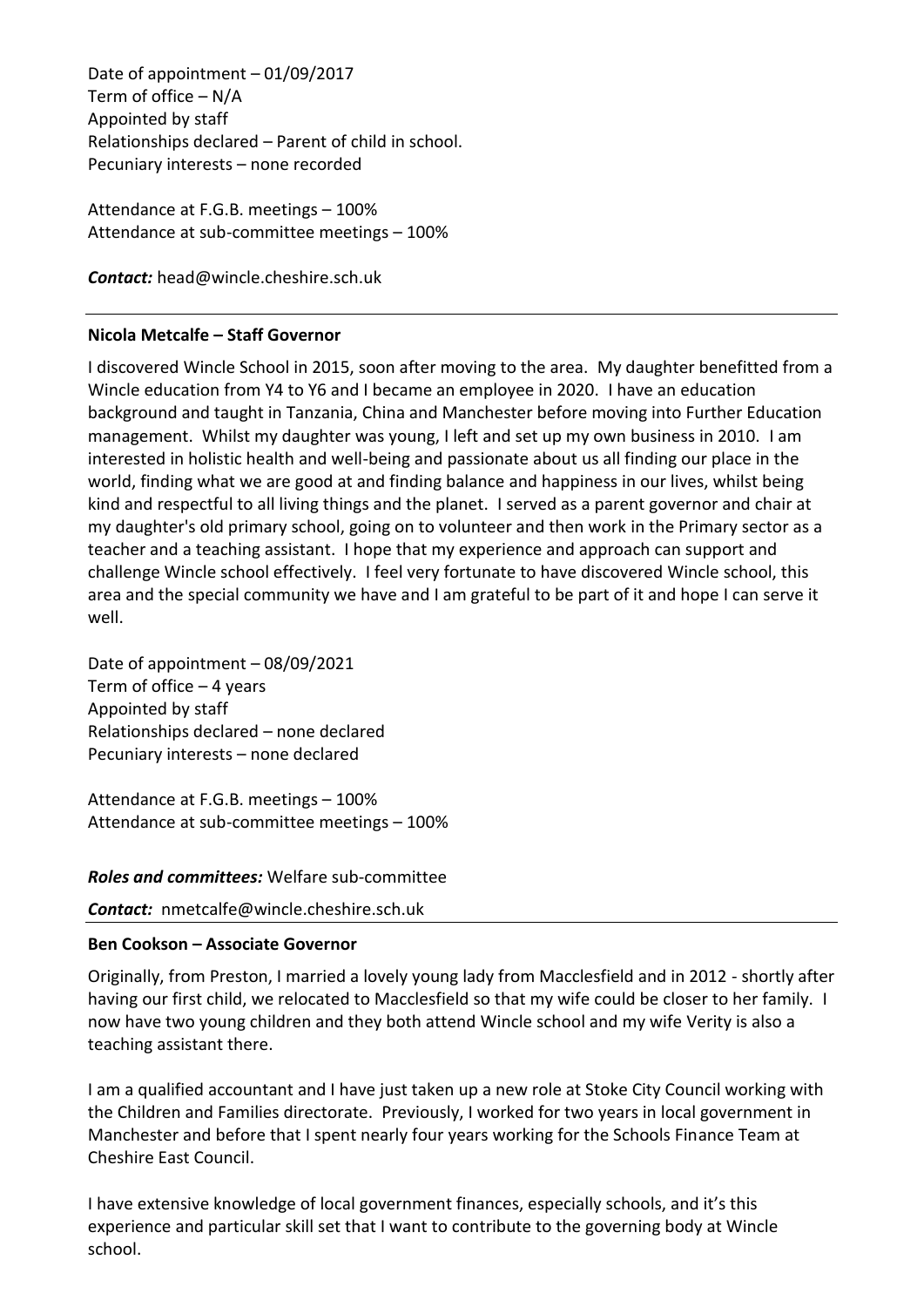I am also a firm believer that Christian values should be cherished and preserved. Those values provide a moral framework to help adults and children with important decisions in life. Also, by practicing worship and prayer, I believe this provides a much-needed opportunity for reflection and self-awareness that can nourish the overall wellbeing of the individual.

Date of appointment – 04/07/19 Term of office  $-3$  years Appointed by the F.G.B. Relationships declared – Husband of Teaching Assistant in school & father of two children in school. Pecuniary interests – none declared Attendance at F.G.B. meetings – 66% Attendance at sub-committee meetings – 100%

#### *Roles and committees:* Strategy Sub-committee

*Contact:* cooksonb@hotmail.co.uk

#### **Mark Brennan – Associate Governor**

I moved to Wildboarclough in 2012 with my wife and then very young child. He has attended Wincle School right through from Twincle pre-school and is now in his last year. I work in a corporate healthcare environment closely with the NHS & coach Junior Rugby for Macclesfield. These have many overlapping themes with a school environment such as safeguarding, confidentiality and data protection. I hope to give something back to a wonderful school and hope my perspective will add something to the governing board.

Date of appointment – 04/07/19 Term of office  $-3$  years Appointed by the F.G.B. Relationships declared – none declared Pecuniary interests – none declared

Attendance at F.G.B. meetings – 100% Attendance at sub-committee meetings –100%

#### *Roles and committees:* Strategy sub-committee

*Contact:* m\_a\_brennan@hotmail.com

#### **Paul Taylor – Associate Governor**

My family and I moved to the village from Gloucestershire in 2006, and for a period of time my four children made up 10% of the school population, they have all now fledged with my youngest taking his GCSEs. I feel that now is the right time for me to give back something to the local community and help to ensure that the school stays as the heart village.

Date of appointment – 04/07/19 Term of office  $-3$  years Appointed by the F.G.B. Relationships declared – none declared Pecuniary interests – none declared Attendance at F.G.B. meetings – 100% Attendance at sub-committee meetings – 100%